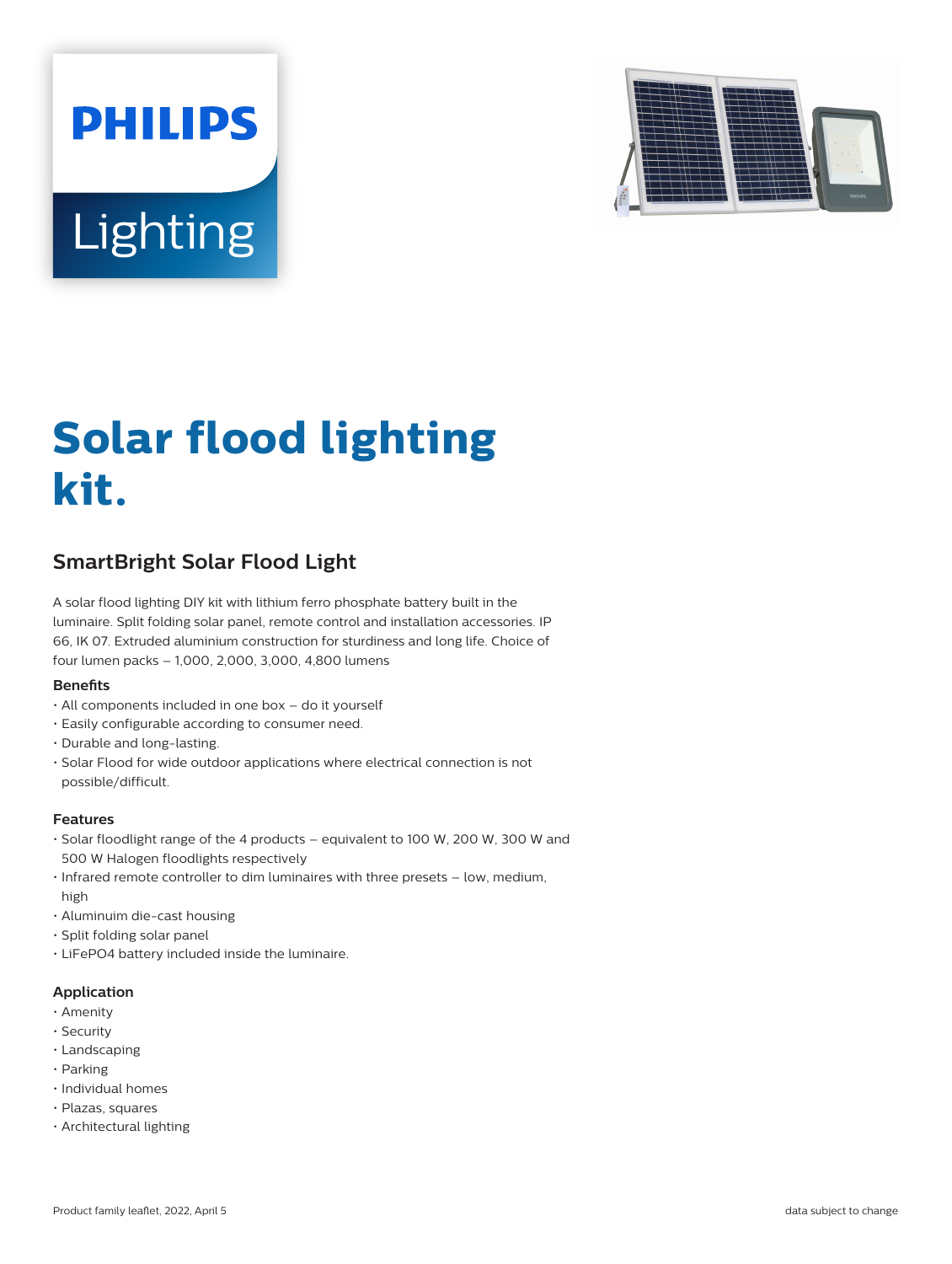#### **Warnings and Safety**

• This product includes rechargeable batteries which must be adequately charged under sunlight before use.

#### **Versions**



| <b>Application Conditions</b>              |                     |
|--------------------------------------------|---------------------|
| Ambient temperature range                  | 0 to $+45$ °C.      |
| <b>Battery location</b>                    | Inside luminaire    |
| <b>Grid connection type</b>                | Off grid            |
| Solar dimming profile                      | As per remote       |
|                                            | controller          |
|                                            |                     |
| <b>Approval and Application</b>            |                     |
| Ingress protection code                    | IP66                |
|                                            |                     |
| <b>Controls and Dimming</b>                |                     |
| <b>Dimmable</b>                            | <b>Wireless Dim</b> |
| Configurability                            | Configurable        |
|                                            |                     |
| <b>Operating and Electrical</b>            |                     |
| <b>Battery type</b>                        | Lithium Ferro       |
|                                            | Phosphate           |
| <b>Cable connection kit</b>                | Included            |
| Panel type                                 | Poly crystalline    |
|                                            |                     |
| <b>Initial Performance (IEC Compliant)</b> |                     |
| Init. Colour rendering index               | >70                 |
|                                            |                     |
| <b>Mechanical and Housing</b>              |                     |
| Colour                                     | <b>RAL 9007</b>     |

#### **Operating and Electrical**

| Order Code | <b>Full Product Name</b> | <b>Battery voltage</b> | Panel peak wattage | Panel voltage |
|------------|--------------------------|------------------------|--------------------|---------------|
| 50742500   | BVP080 LED10/757 060     | 6.4 V                  | 10 W               | 6 V           |
| 50743200   | BVP080 LED20/757 100     | 12.8 V                 | 25 W               | 12 V          |
| 50744900   | BVP080 LED30/757 150     | 12.8 V                 | 30 W               | 12 V          |
| 50745600   | BVP080 LED48/757 200     | 12.8 V                 | 50 W               | 12 V          |

#### **Initial Performance (IEC Compliant)**

| Order Code | <b>Full Product Name</b> | Init. Corr. Colour Temperature | Order Code | <b>Full Product Name</b> | Init. Corr. Colour Temperature |
|------------|--------------------------|--------------------------------|------------|--------------------------|--------------------------------|
| 50742500   | BVP080 LED10/757 060     | 5700 K                         | 50744900   | BVP080 LED30/757 150     | 5700 K                         |
| 50743200   | BVP080 LED20/757 100     | 5700 K                         | 50745600   | BVP080 LED48/757 200     | – K                            |

#### **Mechanical and Housing**